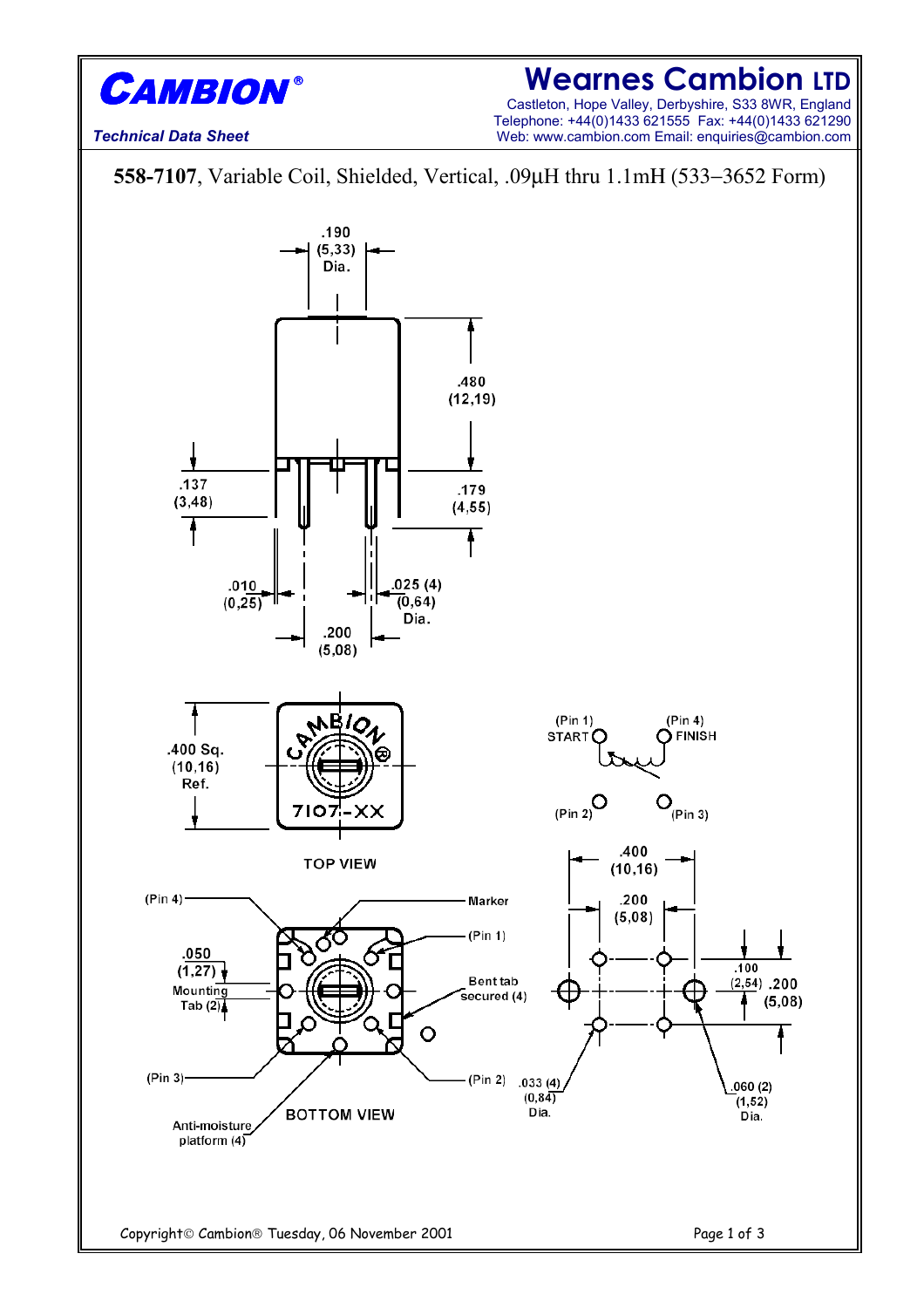![](_page_1_Picture_0.jpeg)

# **Wearnes Cambion LTD**

Castleton, Hope Valley, Derbyshire, S33 8WR, England Telephone: +44(0)1433 621555 Fax: +44(0)1433 621290 Web: www.cambion.com Email: enquiries@cambion.com

*Technical Data Sheet*

#### **How to order code 558-7107-XX-00-00 Basic Part No (XX = Inductance range identifier. See table for options)**

| <b>Basic</b> |       | <b>Inductance L</b> |                   | Q Min.                                           | Q Min.            | <b>Test</b>    | <b>DCR</b>         | DC           | <b>SRF</b>    |
|--------------|-------|---------------------|-------------------|--------------------------------------------------|-------------------|----------------|--------------------|--------------|---------------|
| Part<br>No.  | XX    | Min.                | $(\mu H)$<br>Max. | $\left(\widehat{\boldsymbol{a}}\right)$<br>L Min | $\omega$<br>L Max | Freq.<br>(MHz) | Max.<br>$(\Omega)$ | Max.<br>(mA) | Min.<br>(MHz) |
|              | $-01$ | .090                | .110              | 65                                               | 65                | 25.0           | .031               | 2200         | 250.0         |
|              | $-02$ | .108                | .136              | 65                                               | 65                | 25.0           | .034               | 2100         | 250.0         |
|              | $-03$ | .135                | .165              | 70                                               | 70                | 25.0           | .037               | 2000         | 250.0         |
|              | $-04$ | .162                | .198              | 70                                               | 70                | 25.0           | .049               | 1750         | 250.0         |
|              | $-05$ | .198                | .245              | 70                                               | 70                | 25.0           | .055               | 1600         | 250.0         |
|              | $-06$ | .243                | .297              | 70                                               | 70                | 25.0           | .061               | 1500         | 250.0         |
|              | $-07$ | .297                | .363              | 70                                               | 70                | 25.0           | .067               | 1450         | 230.0         |
|              | $-08$ | .351                | .429              | 70                                               | 70                | 25.0           | .073               | 1400         | 220.0         |
|              | $-09$ | .423                | .517              | 70                                               | 70                | 25.0           | .080               | 1350         | 210.0         |
|              | $-10$ | .504                | .616              | 70                                               | 70                | 25.0           | .093               | 1300         | 200.0         |
|              | $-11$ | .612                | .748              | 70                                               | 70                | 25.0           | .093               | 1250         | 173.0         |
|              | $-12$ | .738                | .902              | 70                                               | 65                | 25.0           | .100               | 1200         | 150.0         |
|              | $-13$ | .900                | 1.10              | 70                                               | 65                | 25.0           | .110               | 1100         | 130.0         |
|              | $-14$ | 1.08                | 1.36              | 55                                               | 50                | 7.90           | .130               | 1000         | 120.0         |
|              | $-15$ | 1.35                | 1.65              | 50                                               | 45                | 7.90           | .140               | 1000         | 110.0         |
|              | $-16$ | 1.62                | 1.98              | 50                                               | 40                | 7.90           | .200               | 900          | 100.0         |
|              | $-17$ | 1.98                | 2.45              | 50                                               | 40                | 7.90           | .260               | 800          | 88.0          |
|              | $-18$ | 2.43                | 2.97              | 52                                               | 45                | 7.90           | .380               | 700          | 83.0          |
|              | $-19$ | 2.97                | 3.63              | 55                                               | 45                | 7.90           | .510               | 600          | 78.0          |
| 558-7107     | $-20$ | 3.51                | 4.29              | 50                                               | 50                | 7.90           | .700               | 500          | 71.0          |
|              | $-21$ | 4.23                | 5.17              | 50                                               | 50                | 7.90           | .880               | 400          | 64.0          |
|              | $-22$ | 5.04                | 6.16              | 50                                               | 52                | 7.90           | 1.30               | 360          | 58.0          |
|              | $-23$ | 6.12                | 7.48              | 55                                               | 55                | 7.90           | 1.70               | 280          | 52.0          |
|              | $-24$ | 7.38                | 9.02              | 55                                               | 55                | 7.90           | 1.90               | 270          | 46.0          |
|              | $-25$ | 9.00                | 11.0              | 55                                               | 55                | 7.90           | 2.00               | 260          | 40.0          |
|              | $-26$ | 10.8                | 13.6              | 55                                               | 60                | 2.50           | 2.10               | 255          | 10.5          |
|              | $-27$ | 13.5                | 16.5              | 60                                               | 70                | 2.50           | 2.20               | 250          | 10.0          |
|              | $-28$ | 16.2                | 19.8              | 60                                               | 70                | 2.50           | 2.30               | 240          | 9.5           |
|              | $-29$ | 19.8                | 24.5              | 65                                               | 70                | 2.50           | 2.50               | 230          | 9.0           |
|              | $-30$ | 24.3                | 29.7              | 65                                               | 70                | 2.50           | 2.70               | 220          | 8.5           |
|              | $-31$ | 29.7                | 36.3              | 65                                               | 70                | 2.50           | 3.00               | 210          | 8.0           |
|              | $-32$ | 35.1                | 42.9              | 60                                               | 65                | 2.50           | 3.50               | 200          | 7.5           |
|              | $-33$ | 42.3                | 51.7              | 55                                               | 60                | 2.50           | 3.60               | 190          | 6.4           |
|              | $-34$ | 50.4                | 61.6              | 50                                               | 55                | 2.50           | 4.00               | 180          | 5.7           |
|              | $-35$ | 61.2                | 74.8              | 50                                               | 55                | 2.50           | 4.30               | 170          | 4.9           |
|              | $-36$ | 73.8                | 90.2              | 45                                               | 50                | 2.50           | 6.40               | 160          | 4.6           |
|              | $-37$ | 90.0                | 110.0             | 45                                               | 45                | 2.50           | 8.50               | 150          | 4.3           |
|              | $-38$ | 108.0               | 136.0             | 45                                               | 50                | .790           | 9.30               | 145          | 3.8           |

Copyright C Cambion ® Tuesday, 06 November 2001 Copyright C Cambion ® Tuesday, 06 November 2001